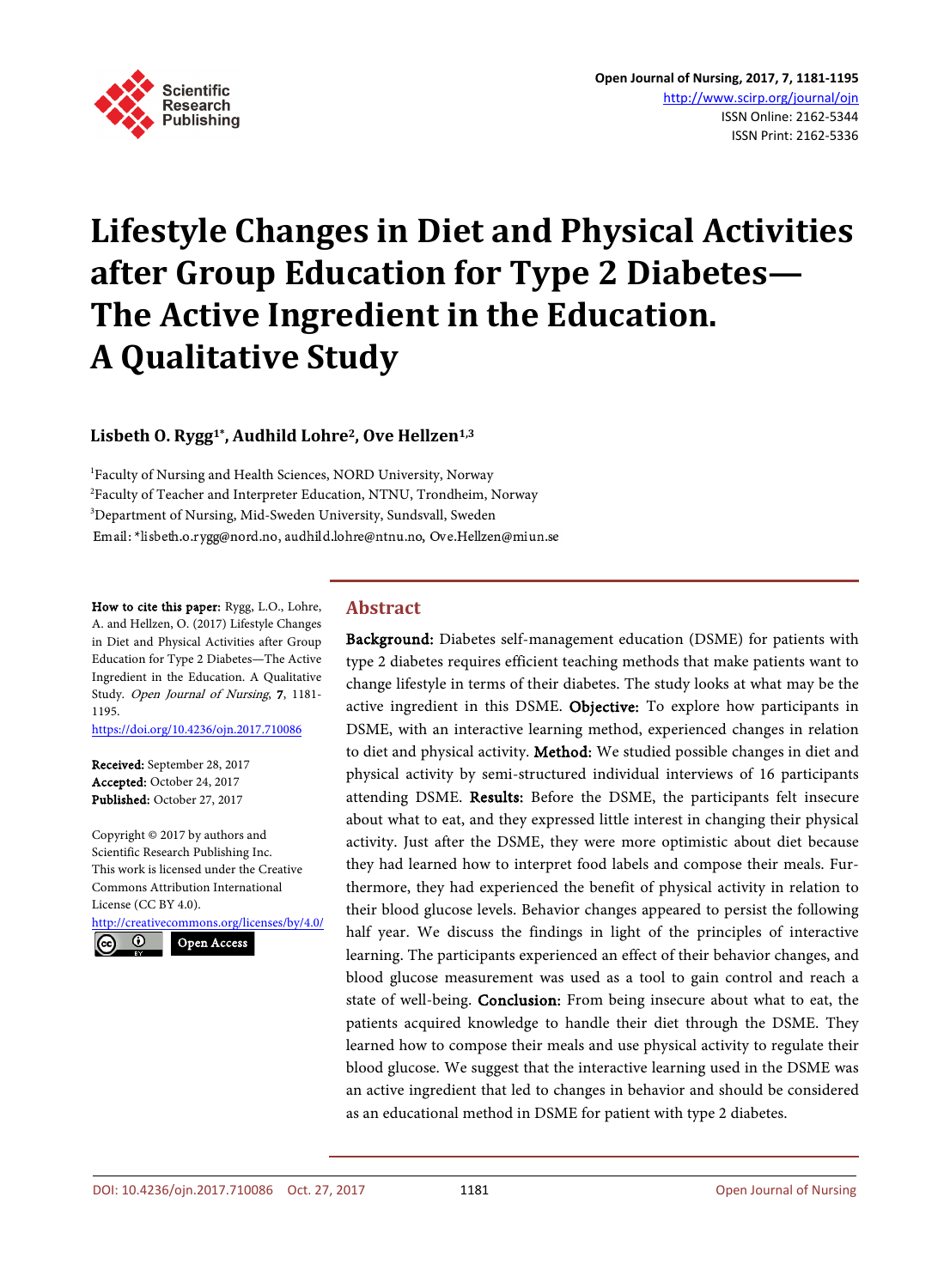### **Keywords**

Behavior Change, Diabetes, Self-Management Education, Nursing, Quality Improvement, Qualitative Research, Teaching/Learning Strategies, Interactive Learning

## **1. Introduction**

Diabetes is one of the most challenging health problems in the 21<sup>st</sup> century and caused 4.6 million deaths in 2011 [\[1\].](#page-11-0) Four out of five persons with diabetes have type 2 diabetes [\[2\].](#page-11-1) Diabetes education has, however, been emphasized by several researchers as one of the cornerstones of effective diabetes care and can be necessary in order to improve patients' health status and quality of life [\[3\].](#page-11-2) This article reports how patients with type 2 diabetes experience changes in relation to diet and physical activity after participating in group-based self-management education (DSME) and discuss the active ingredient in the this DSME.

Living with diabetes affects everyday life. People with diabetes are exposed to different challenges, they have to make adjustments of living habits, and they experience self-reproach and fear about possible complications [\[4\].](#page-11-3) The patients' self-management is often influenced by their understanding of their disease [\[5\]](#page-11-4) and at the time of diagnosis, it can be essential for the patient to obtain knowledge about the disease, diet, exercise, and how to measure blood glucose [\[6\].](#page-11-5) For patients with diabetes, most of their diabetes care and day-to-day decisions are self-management. Many studies have reported lower quality of life and greater psychosocial problems for people with diabetes [\[7\].](#page-12-0) Psychosocial problems may lead to poor adherence to recommended diet and exercise regime[s \[8\].](#page-12-1)

Diabetes education has been emphasized by several researchers as one of the cornerstones of effective diabetes care and can be necessary in order to improve patients' health status and quality of life [\[9\].](#page-12-2) Research has shown that educational programs can be beneficial, and self-efficacy has been suggested as a strong motivation to make lifestyle changes and a prerequisite in reaching healthy functioning [\[10\].](#page-12-3) Information of both healthy eating and physical activity are crucial to achieve glycemic control [\[11\].](#page-12-4) An essential part of the information is that recommendations have to be considered within the context of the patients' needs, preferences, and tolerances [\[12\].](#page-12-5)

A meta-analysis of interventions with individual or group based education in type 2 diabetes showed improvement in glycemic control in people who received self-care management treatments with a small advantage to intervention with an educational approach [\[13\].](#page-12-6) Further, a systematic review of group based DSME showed significant health outcomes [\[14\].](#page-12-7) Despite the fact that diabetes education has shown an effect on biomedical results and lifestyle changes, the effect might decrease over time.

Thus, there is still much that can be improved in the field of DSME for type 2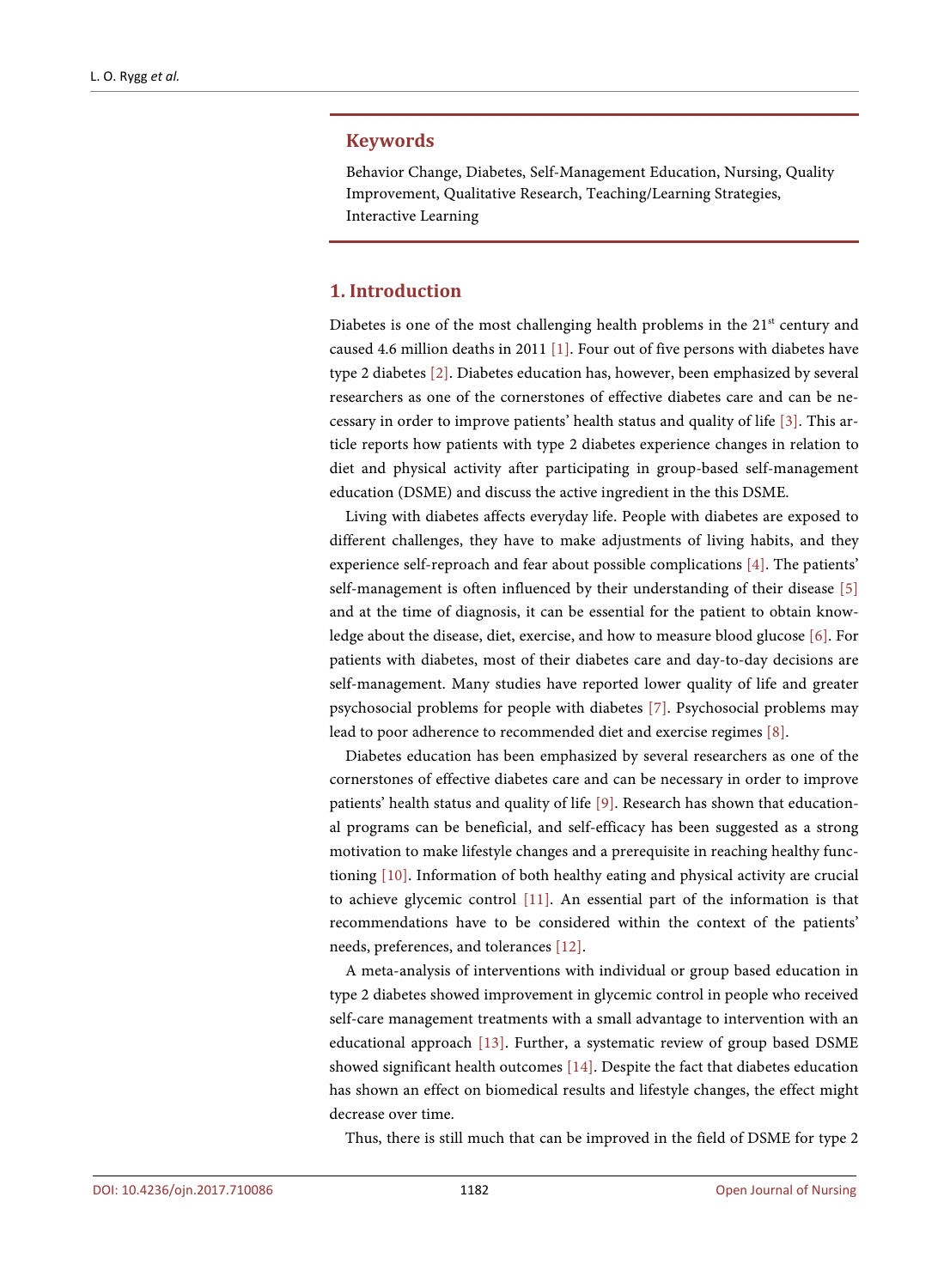diabetes. Increased knowledge about patients' experiences with participation in DSME and lifestyle changes after the DSME can give providers a better understanding of what may be important to emphasize in the education. The aim of this qualitative study was to explore how participants in DSME for patients with type 2 diabetes experienced changes in relation to diet and physical activity and what was the triggering learning method that influenced this change.

## **2. Methods**

In this study, we used semi-structured individual interviews conducted in a hospital trust in central Norway. DSME for type 2 diabetes has been provided and gradually developed by the two hospitals in the trust since the early 1990s. Patients were referred to the DSME by their GPs of several reasons; they were newly diagnosed, they had difficulty regulating their blood sugar, and/or they expressed a desire to attend DSME.

## **2.1. Participants**

We recruited participants by convenience sampling from seven different type 2 diabetes DSME groups. Before the DSME started, the program leaders informed the patients about the current study, and those willing to participate were contacted. Participants who were diagnosed with type 2 diabetes, was >18 years of age and had been to a GP consultation in the previous 3 years were included. There was no preset cut off level for A1C. Those who had attended a diabetes education program during the previous 12 months were excluded. 16 participants, eight women and eight men, were included in the study. The mean age was 56 years (range: 35 - 72 years). Eight participants were diagnosed within the past year. The remaining eight were diagnosed between 1 and 15 years. Ten out of the 16 subjects were using medication for type 2 diabetes. An overview of the participants is shown in [Table 1.](#page-3-0)

## **2.2. Data Collection**

We collected the data through 16 in-depth semi-structured individual interviews (20 - 40 minutes) at three points in time: the first before DSME, the second just after the DSME, and again after 6 months. Interviews were transcribed verbatim. In addition, notes were taken during the interviews. The participants were asked about main elements like "Can you tell about your everyday life living with diabetes", "Can you tell me about your everyday life with diabetes today, and how you cope with it after you attended the DSME". They were also asked to give information about what expectations they had for education, how they had used the advice given in the DSME, and what they had changed after participating.

## **The Intervention—Group-Based Self-Management Education (DSME) for Patients with Type 2 Diabetes**

DSME [\[15\]](#page-12-8) for patients with type 2 diabetes was conducted in two hospitals in the hospital trust in central Norway from November 2007 to May 2008. Each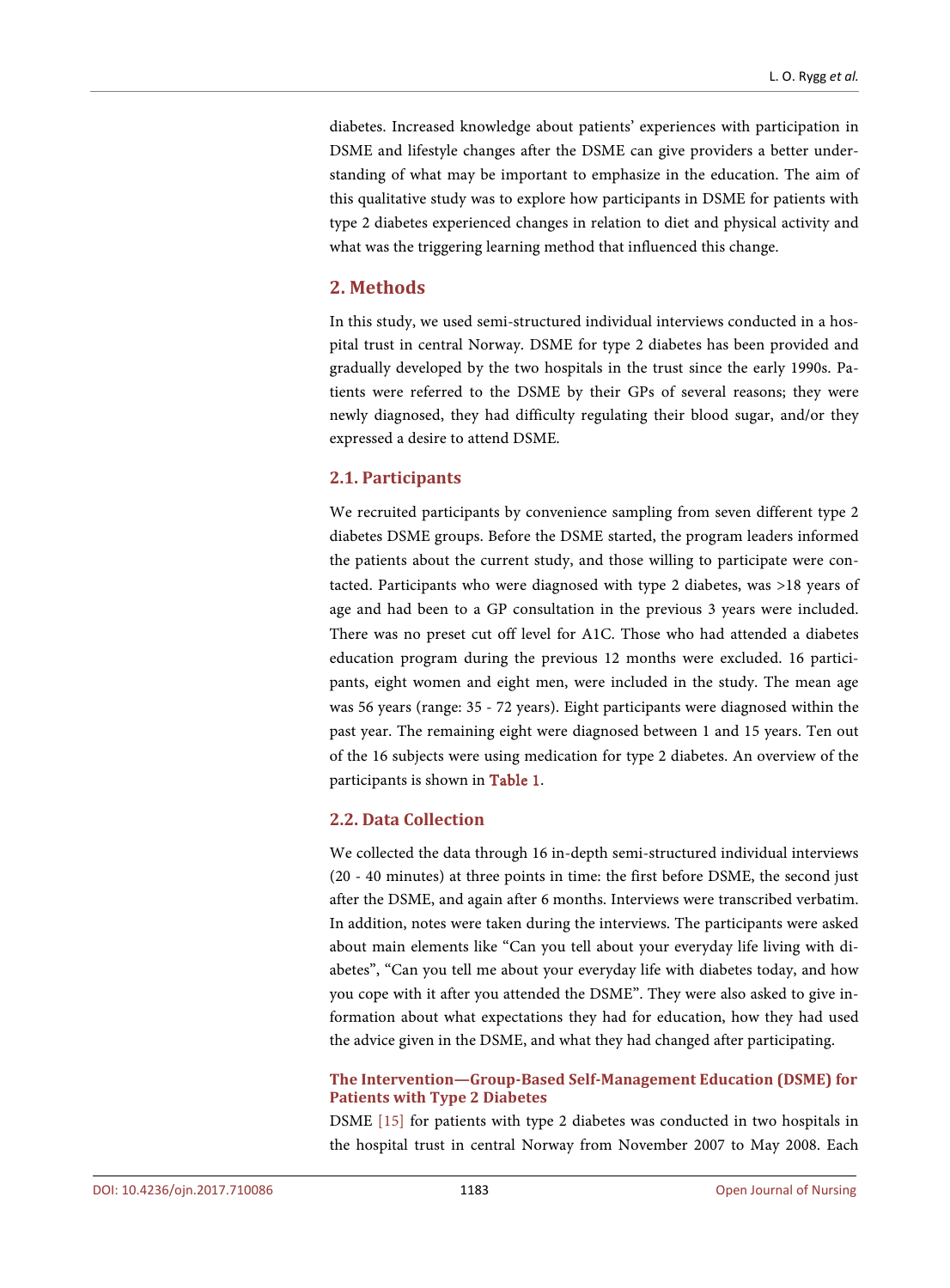| Characteristics          |               |  |
|--------------------------|---------------|--|
| Mean age (years) (range) | $56(35 - 72)$ |  |
| Male                     | $8(50\%)$     |  |
| Living with spouse       | 14 (88%)      |  |
| Time since diagnosis     |               |  |
| $0 - 5$ months           | 5(31%)        |  |
| $6 - 11$ months          | 3(19%)        |  |
| $1 - 4$ years            | 2(13%)        |  |
| 5 - 10 years             | 3(19%)        |  |
| Over 10 years            | 3 (19%)       |  |
| <b>Treatment</b>         |               |  |
| Lifestyle advice only    | 6(38%)        |  |
| Tablets                  | 6(38%)        |  |
| Insulin                  | 3(19%)        |  |
| Tablets and Insulin      | 1(6%)         |  |
| Employment               |               |  |
| Employed                 | 11(69%)       |  |
| Disability insurance     | 1(6%)         |  |
| Retired                  | 4(25%)        |  |

<span id="page-3-0"></span>Table 1. Characteristics of the participants ( $n = 16$ ). Values are number and percent of participants if not otherwise stated.

DSME group consisted of 8 to 10 participants. The DSME lasted for 15 hours distributed in three sessions. The DSME was led by experienced diabetes nurses with input from physicians, physiotherapists, and a lay person who shared her experiences of living and dealing with the challenges of diabetes. The DSME included information about type 2 diabetes and its complications, diet, physical activity, and metabolic control.

The teaching methods were lectures, skills training, interactive learning, and group discussions. In the lectures, introductory information was given along with time to answer questions. The participants received an overall view of the disease and information about what worsens it and how to prevent serious health problems. There was also a section of information about available medical treatment. Further, the benefit of self-monitoring blood glucose was discussed.

The participants learned about the recommended levels of blood glucose. In the interactive learning/skills training, the participants were taught to measure their blood glucose level before and after performing physical activities at the DSME like brisk walking for about half an hour and  $4 \times 4$ -interval training on spin bikes. Likewise, they measured their blood glucose level before and after eating their regular lunch. The interactive learning also included activities where the participants worked with allocating food into groups of high, medium, and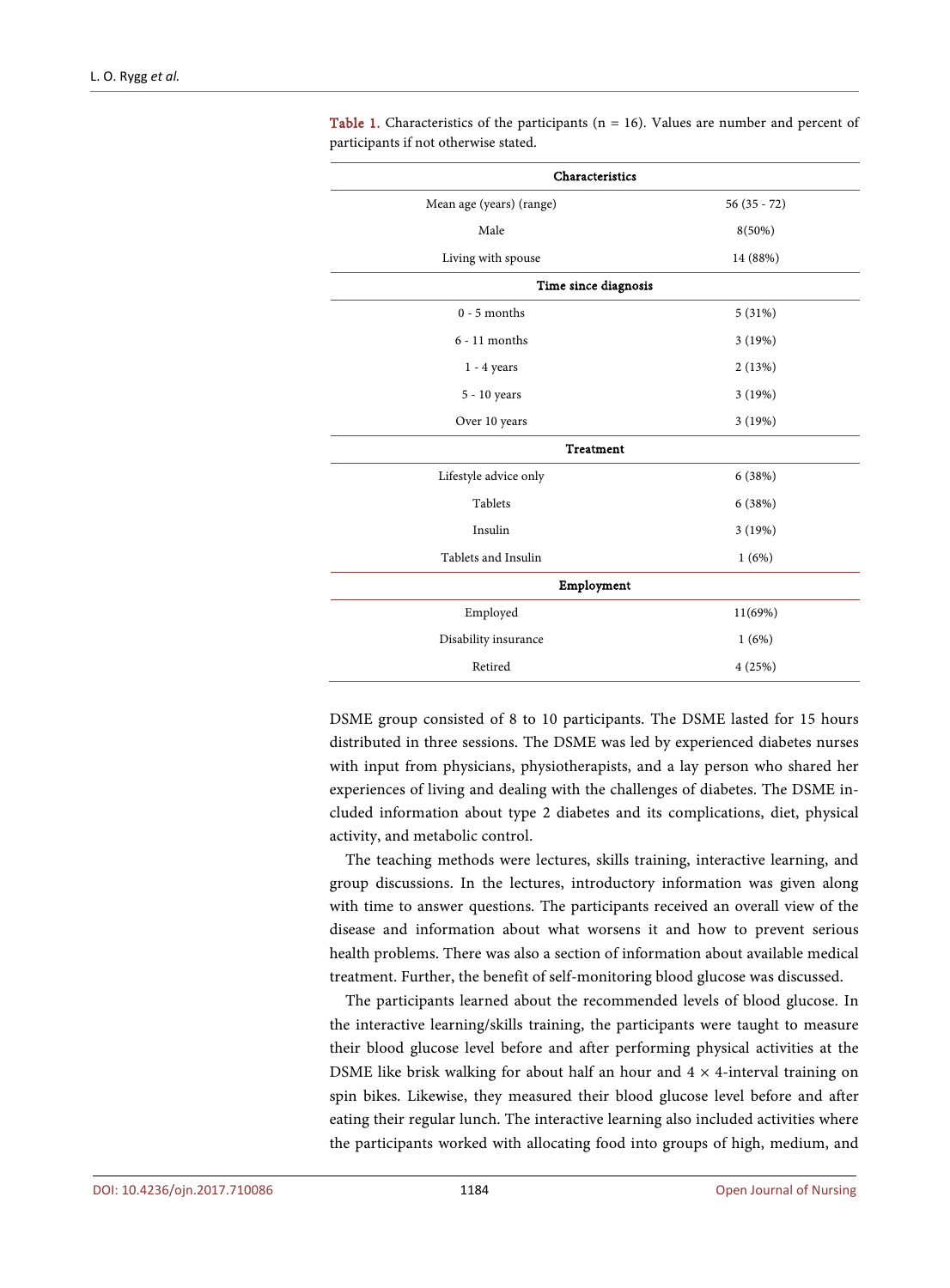low levels of carbohydrates and fats according to the food nutrition labels. They also had to prepare a weekly diet and plan food combinations that correspond with a good diabetes diet. The participants received responses from the educational personnel during these work processes.

In the DSME, there was also time for group discussion about the patients' experiences and questions arising. The content of the DSME was described in more detail in a previous publication [\[15\].](#page-12-8)

## **2.3. Data Analysis**

Data was analysed using qualitative content analysis with an inductive analysis strategy. The first step of the analysis was reading through all transcribed interviews several times to obtain an overall sense of the whole [\[16\].](#page-12-9) The text was then re-read and the meaning units related to the aim of the study was identified. The meaning units were carefully condensed keeping close to the text. Thereafter, we coded the meanings units into subcategories by using different colors and making sure, they still reflected the original text. The subcategories that had something in common were then merged together into categories. Categories were then discussed until consensus emerged.

To deal with trustworthiness, the analysis was validated by constant comparison with the original transcripts to make sure that the connection was evident. The qualitative analysis was done manually.

#### **2.4. Ethics Statement**

The study was approved by the Regional Ethical Committee in Central Norway, REK number 4.2005.1556, and the Norwegian Data Inspectorate, number 13587. Signed informed consent was collected from the participants before any interview took place.

## **3. Results**

The findings revealed the participants' experiences before and after DSME in relation to diet and physical activity as fitting into one of three categories: "feeling insecure" before DSME; "optimism and incipient control" just after the DSME; and "life satisfaction and well-being" after six months.

## **3.1. Feeling Insecure**

To live with diabetes was described as a kind of straitjacket, controlling their life. They felt trapped in a life that allowed few indulgences. The restrictions made them unsure about how they were living according to their diabetes. This had given them fear of long-term complications and shortened the life.

Narration of diet was often frequently recurrent. Before the DSME, participants expressed uncertainty about what they could buy and eat. Participants felt angry and despaired because they felt they could not enjoy a good meal, a snack, or participate in social gatherings.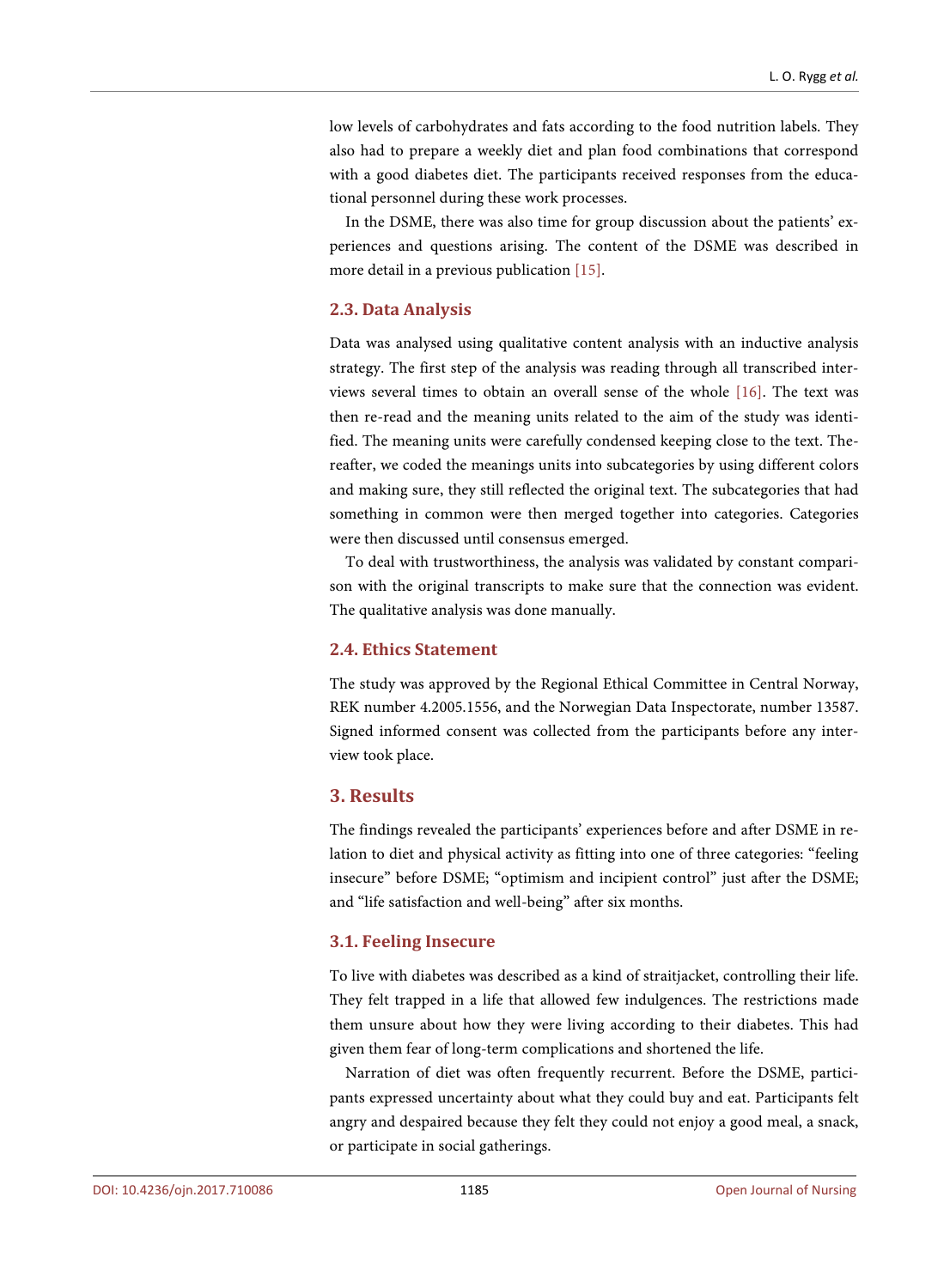I want to learn more about diabetes and diet, yes. So I don't have to speculate so much. Like when I go to the store I say to myself, "I cannot eat this and I cannot buy that". And then I would buy sugar-free juice, but there was no juice without sugar because it is orange and fruit juice in it, right?. you know, the diet was a nightmare for me because I was so fond of potatoes, and now I sort of just eat half a potato, but now there are several that say it is not so. No, I think it might be easier, yes? (Female [F], 55 - 64)

Information about physical activity was not expected or expressed as a desired area of information of the DSME program, of two reasons: either they expressed coping with exercise or they had a range of excuses for not being physically active. The ones who were coping with exercise felt they were mastering the physical activity. The participants who said they were physically inactive had arguments for their inactivity. Others explained inactivity by being busy at work.

Concerning the information about self-monitoring of blood glucose (SMBG), none of the participants expressed any need for information, for three reasons: coping with this task, they let healthcare personnel take care of it, or they gave up because it was too exhausting or technically difficult.

## **3.2. Optimism and Incipient Control**

Life in change was expressed after the DSME. Participants had discovered that the training had given them knowledge, threw the interactive teaching method, of how to take better control of their diabetes treatment. This had given them the feeling of optimism and being able to live well with their diabetes.

Yes, composition of the diet was very important for me, as I told you earlier; the doctors knew nothing when it came to diabetes and diet. I was approximately at stage zero when I started the education. However, that was not the case when I completed. (F, 35 - 44)

The participants seemed more relaxed after the DSME. Self-monitoring of blood glucose was discovered as a management tool to control the effect of their actions. The participants used SMBG to see what level of blood glucose they gained by the different food they were eating.

…so we measured sugar before and after, you know. And it went all the way down, you know. It fell enormously you know... I was so surprised it (spinning) had such good effect. It surprised me. So now when I've eaten too much I jump on my bike and bicycles for a while. (Male [M], 35 - 44)

Physical activity was emphasized as an effective way of lowering their level of blood glucose, and they began focusing on increasing their physical activity.

## **3.3. Life Satisfaction and Well-Being**

Six months after the DSME, the participants felt to have gained a feeling of coping with their diabetes. The DSME had given them the freedom of choice in how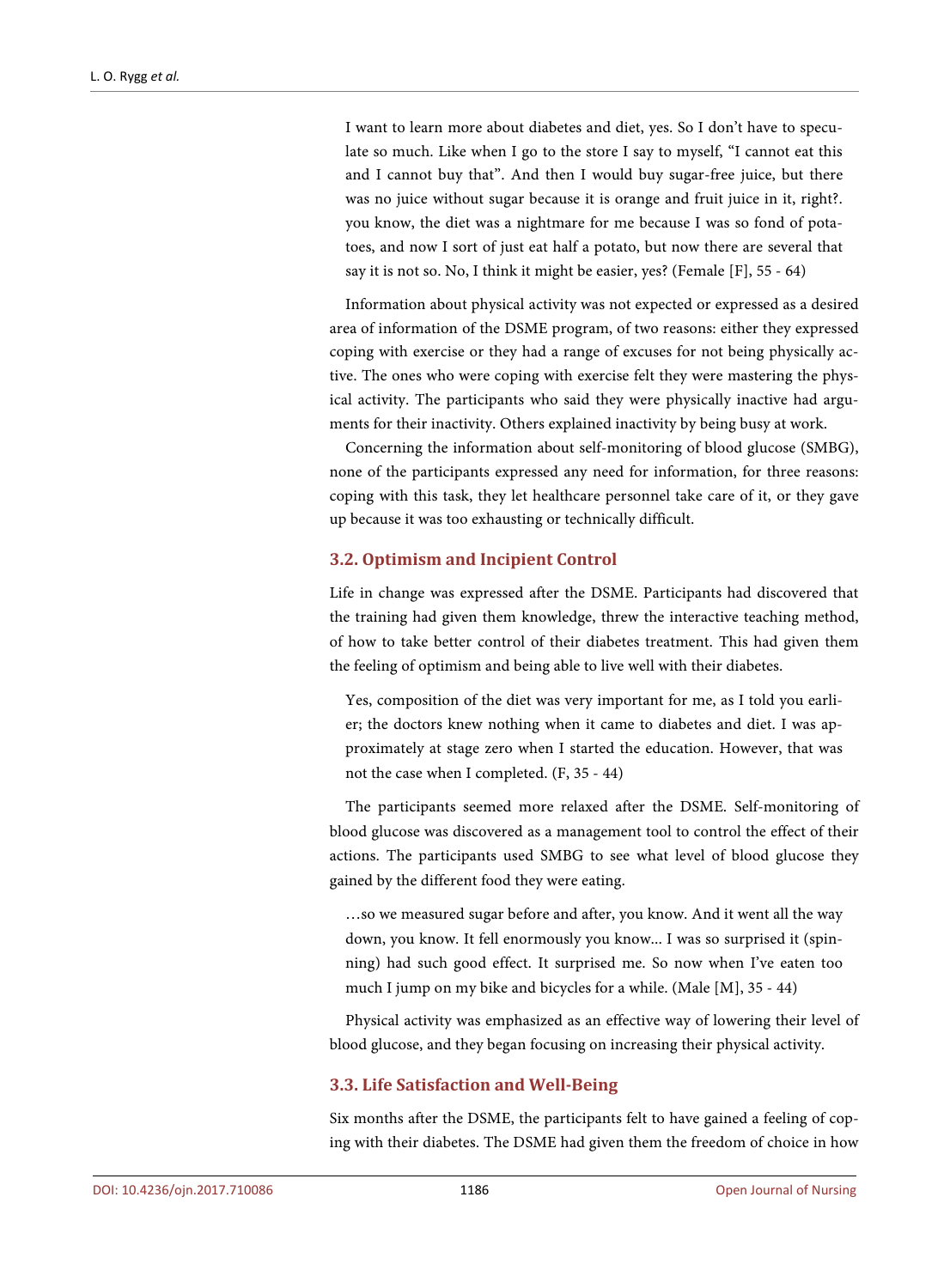to live well. Participants even expressed that their lives had improved compared to before they were diagnosed.

Before, as I do now, I worked from 7:00-7:30 in the morning until 9:00-10:00 every night and there was not always time to take breaks to eat lunch or something. Therefore, I bought hot dogs and fast foods like that during the day. I do not do that anymore. I work just as much, but I have a different diet now and then I have much more energy. Now I am more conscious of what I am eating. Before the diabetes diagnosis, I could drink a glass of Coca Cola instead of eating. I drank around 4 - 5 liters a day. (M, 45 - 54)

Confidence in living with their diabetes was expressed by the participants. After the DSME, several of the participants expressed they knew what food to buy, and the time they spent grocery shopping had become increasingly shorter. The DSME had given the participants skills in managing their diet. They also felt more confident in social settings.

Six months after the DSME the participants still exercised, to lower an existing high blood sugar level or as prevention before social gatherings.

And if you are asked out in the evening or going to a party, then I measure my blood sugar before I leave. And if I'm high, a little over 7, I take a jog or run myself down a bit. (M, 45 - 54).

Gaining a certain control in their diabetes self-management gave the participants a feeling of coping and determination.

As the patients themselves handle most of the treatment for type 2 diabetes, taking responsibility for their self-management seemed affordable and adequate.

## **4. Discussion**

In this article, we explored how participants in DSME for patients with type 2 diabetes experienced changes in relation to diet and physical activity. Our main findings showed that most of the participants experienced that their life with diabetes changed from being a life with insecurity and restricted personal freedom to a life with more control and increased well-being in their everyday living. It appeared clearly that the insecurity of living with diabetes was very current before the DSME. Just after completed DSME, it was revealed optimism and incipient control with living with their diabetes, while six months after completed DSME, life satisfaction and well-being was found [\(Table 2\)](#page-7-0).

## **4.1. Trajectories toward Better Self-Management**

From the data gathered before, just after, and again six months after the DSME, we saw the participants' experiences as steps in the trajectories of changes.

### **4.1.1. The Insecure Life before DSME**

Several participants described living with diabetes as a life with many dietary restrictions but without much opportunity for indulgences. They experienced this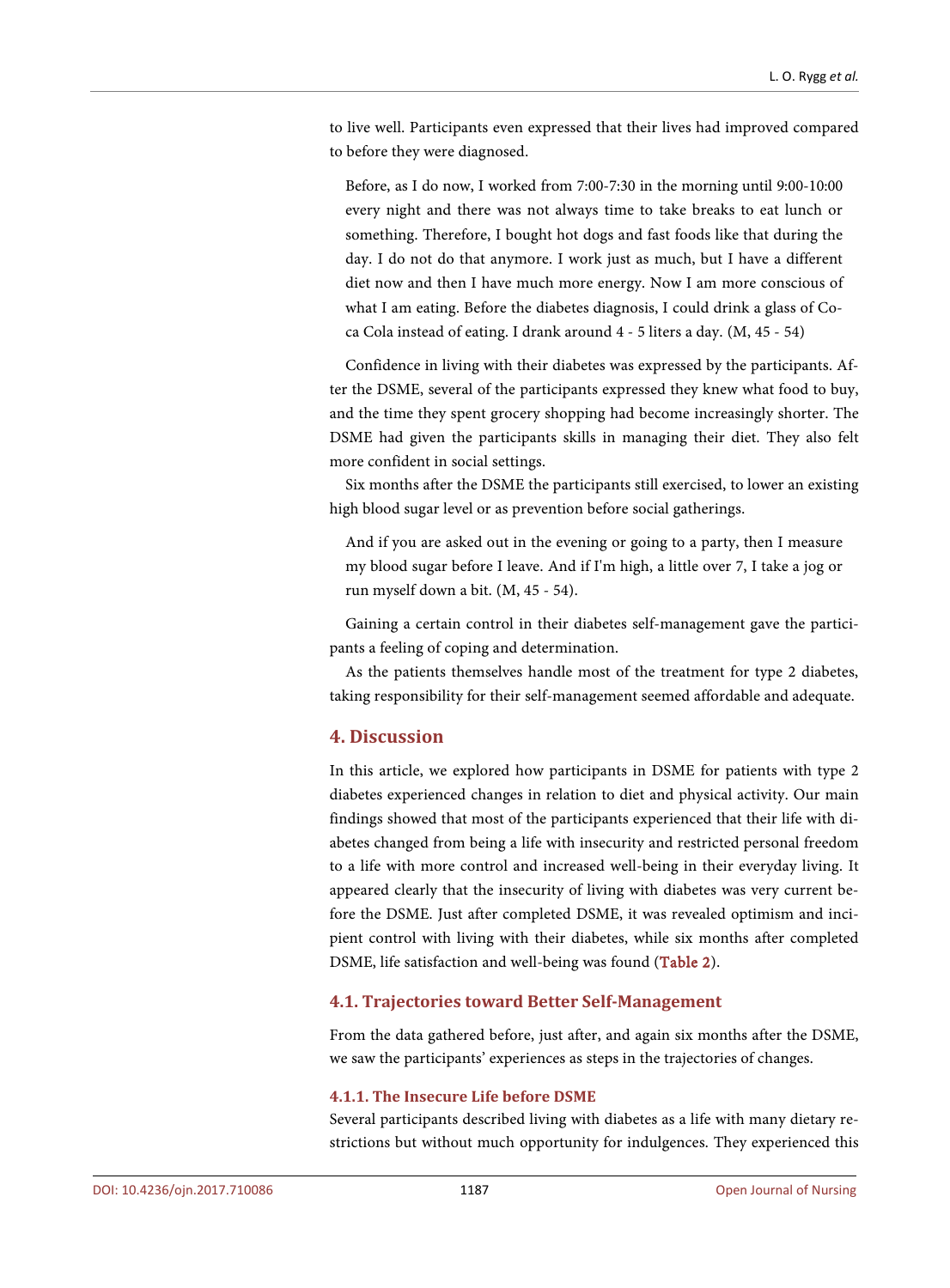#### <span id="page-7-0"></span>Table 2. Summary of the analysis.

| Subcategories                                      | Categories                                                 |
|----------------------------------------------------|------------------------------------------------------------|
| Information about diet                             |                                                            |
| Information about physical activity                | Before DSME: Feeling insecure                              |
| Information about self-monitoring of blood glucose |                                                            |
| Food nutrition labels                              |                                                            |
| Food combination—weekly diet plan                  | Just after the DSME: Optimism and<br>incipient control     |
| Self-monitoring of blood glucose                   |                                                            |
| Physical activity                                  |                                                            |
| Coping/mastery                                     |                                                            |
| Confidence                                         | Six months after DSME: Life satisfaction<br>and well-being |
| Responsibility for own illness                     |                                                            |

as restrictions on their everyday life. We also found that their uncertainty about diet triggered feelings of insecurity in living with diabetes, and several of the participants expressed difficulties in maintaining adequate self-management and that they did not benefit sufficiently from regular care.

The participants' experiences of living with diabetes is in line with other studies reporting diabetes as a disease that can disrupt and limit patients' lives and change a person's identity and how they look at themselves [\[4\]](#page-11-3) [\[7\]](#page-12-0) [\[17\].](#page-12-10) It is a disease that can be difficult to control [\[7\],](#page-12-0) and the glycemic management of the disease is complex [\[12\].](#page-12-5) Micro- and macrovascular complications may be the consequences of the disease [\[18\]](#page-12-11) [\[19\],](#page-12-12) which gives fear of the disease's consequences to some [\[17\].](#page-12-10)

A lack of knowledge of a specific diet plan is a frequently reported barrier, with many patients experiencing difficulties in maintaining adequate

self-management and not benefiting enough from regular care given from their GP [\[19\]](#page-12-12) [\[20\].](#page-12-13) Much of the patients' treatment is in addition to medical treatment from the public health service, based on a high degree of self-management in form of day-to-day control and regulation of their condition [\[20\].](#page-12-13) Knowledge of the disease and its treatment is necessary, and insufficient information may lead to insecurity in living with the disease [\[21\].](#page-13-0)

Altogether, this shows that there is a great need for knowledge and guidance on how to live with diabetes, which is also reflected in The American Diabetes Association's Standards of Medical Care, 2014, who states that patients should have an individualized treatment plan which recognizes diabetes self-management education [\[22\].](#page-13-1) The DSME in this study provided knowledge and skills for the self-management of diabetes, and gave most of the participants' insight into how to take control and regulate their blood glucose level.

#### **4.1.2. The Optimism of Better Self-Management from DSME**

During the DSME, several of the participants had managed to make some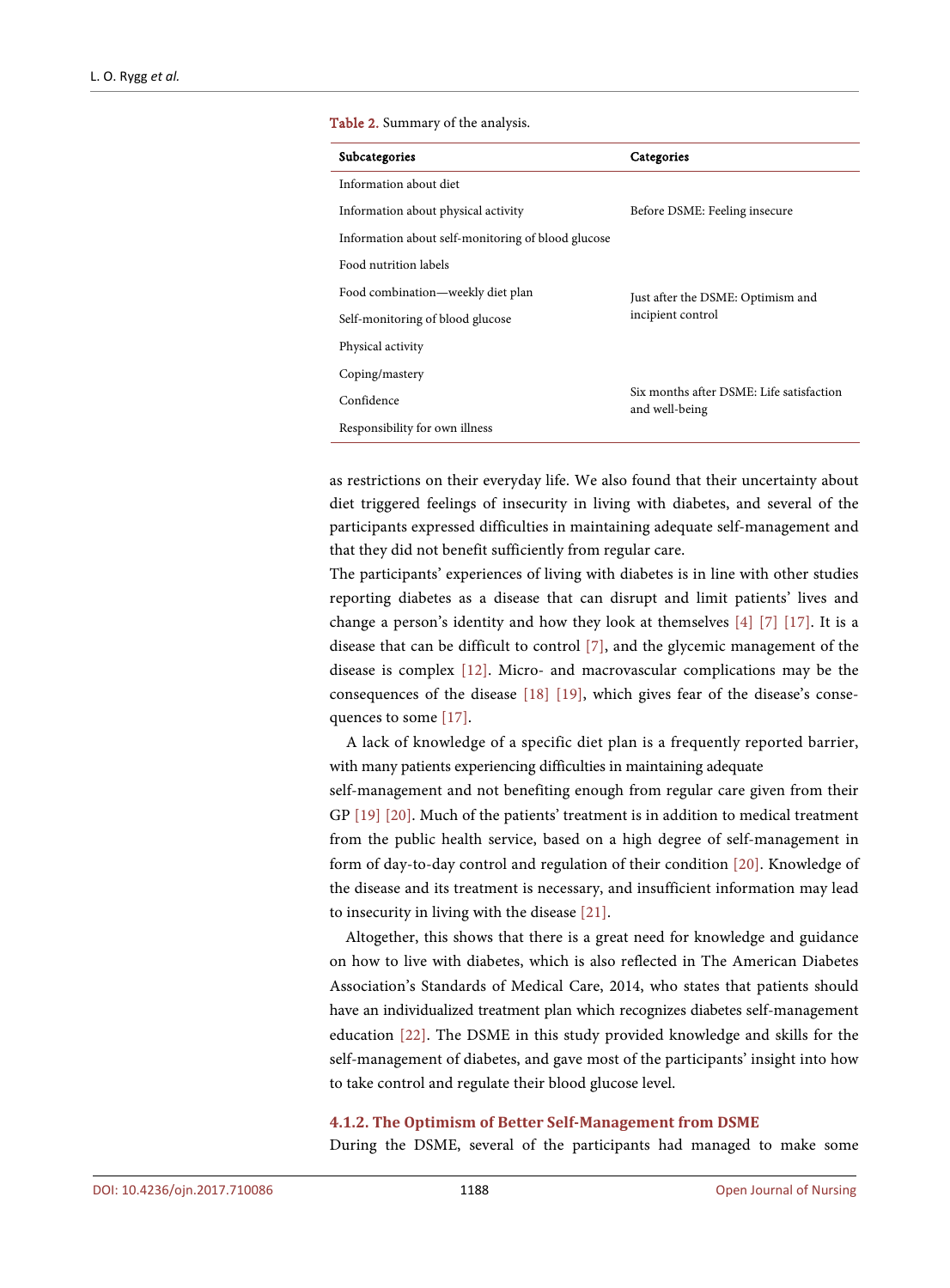changes in their lifestyle, and their new routines were not seen as difficult to take hold of and perform. The changes were rather looked upon as desired and liberating actions to enable management of their everyday life with diabetes. The participants in our study reported that they used physical activity both to support dietary changes and to control their blood glucose levels. For example, one woman discovered how much her blood glucose was lowered when she increased the intensity of the physical activities she was performing at the DSME, which made her understand how physical activity affected her blood glucose. Also, several of the participants spent much time reading food labels when they was shopping for food, especially just after the DSME, and they started to measure their blood glucose level after eating different kinds of foods to understand how much foods affected the level of sugar in their blood. This provided fertile ground for optimism and increased control in their self-management of diabetes. Using diet and exercise is among the actions people use for achieving the goal of well-regulated blood glucose [\[23\].](#page-13-2)

Thus, to make changes both in diet and in physical activity the participants used knowledge gained in the DSME. Likewise, other researchers have reported benefits of group-based education for type 2 diabetes [\[24\].](#page-13-3) In accordance with our findings, a study by Malpass et al. found that patients newly diagnosed with type 2 diabetes who received diet and physical activity information together thought that making multiple lifestyle changes were helpful rather than problematic [\[11\].](#page-12-4) Further, several studies have reported great health benefits related to changes in diet and increased activity, like improved glycemic control, a decrease in cardiovascular risk factors [\[25\]](#page-13-4) [\[26\],](#page-13-5) improvements in physical mobility [\[27\],](#page-13-6)  reduced weight, reduced use of medicine, and reduced rate of sleep apnea [\[28\].](#page-13-7)

### **4.1.3. Greater Confidence and Well-Being after DSME**

Six months after the DSME, many of the participants reported that their life with diabetes had become better. They expressed gained confidence and coping with their diabetes, which had given them increased well-being and life satisfaction. People experiencing well-being when their lives unfold can see their world in a different way [\[29\].](#page-13-8) A meta-analysis shows that people with diabetes experience improved quality of life from participation in diabetes self-management training programs [\[30\].](#page-13-9) Knowledge, taking responsibility for their own health, and receiving confirmation of an already healthy lifestyle is found to be factors essential for making lifestyle changes following DSME. Motivating factors for maintaining lifestyle changes are support from others, experiencing an effect of their lifestyle changes, fear of complications, and that lifestyle changes becoming a habit and a part of their lif[e \[24\].](#page-13-3)

Life satisfaction and well-being seem to be linked to having freedom of choice in the diabetes diet, having a feeling of control, and being able to cope with the illness. Studies examining quality of life in diabetic patients show that areas that involve freedom to eat what they want, feelings about their future, and self-confidence are areas that affect their quality of life in living with diabetes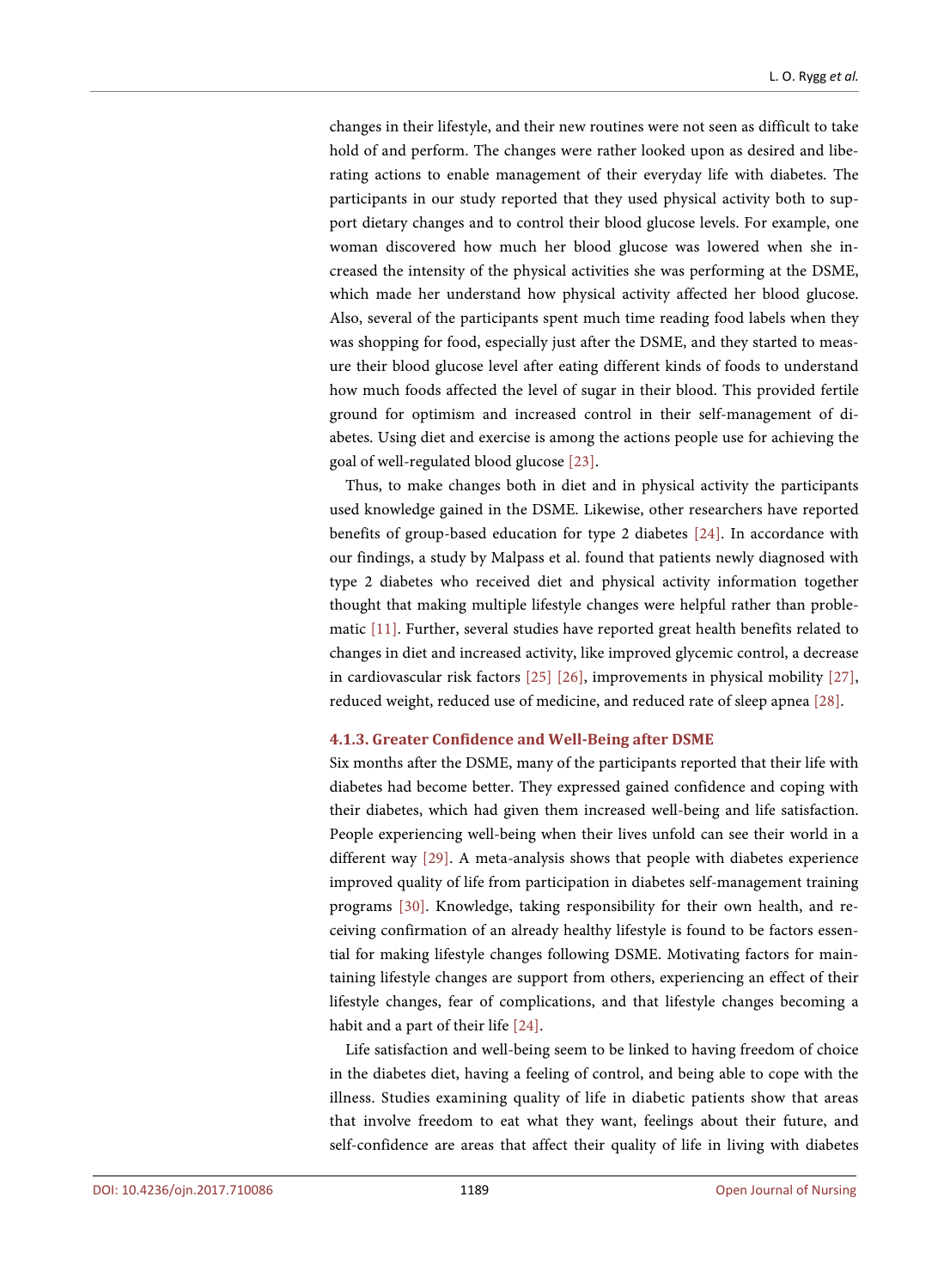[\[31\].](#page-13-10) To find an approach to the DSME that develops the patients' coping and confidence in their daily life with diabetes and enable them to have dietary freedom and flexibility apparently may improve their life satisfaction and well-being. The teaching method in this study intervention seems to have achieved this.

## **4.2. How to Understand the Changes in the Trajectories**

To what degree people follow guidance in terms of diet and physical activity may be determined by how they look at their diabetes and their understanding of taking responsibility for their own health [\[24\].](#page-13-3) Several barriers in lifestyle changes for patients with type 2 diabetes have been found, including difficulties in changing well-established habits, negative perception of the "new" or recommended regimen, lack of knowledge and understanding, lack of motivation, barriers relating to the practicalities of making lifestyle changes, ineffective multidisciplinary approaches, and communication [\[32\]](#page-13-11) [\[33\].](#page-13-12)

Skills, confidence, and the ability to make decisions on a day-to-day basis about the treatment and lifestyle are parts of the management of type 2 diabetes, and the consequences of these decisions affect a person's health [\[34\].](#page-13-13) Although many diabetes guidelines state this, the reality differs for many people with diabetes. This means that not everyone who is diagnosed with diabetes type 2 receives proper information and education. The intervention with interactive learning in the DSME in our study seems to have been an agent that gave the participants a key to start mastering the disease.

#### **Interactive Learning**

By interactive teaching, healthcare professionals can support the acquisition of necessary knowledge [\[35\].](#page-14-0) Sims suggested four dimensions in which interactive learning may be characterized [\[35\].](#page-14-0) First, the Learner, the "who" in the learning process, was presented. Next the Content, the "what", and the Pedagogy, the "how", and as the fourth dimension, the Context, the "when" and "where", were described. In the present study, all four dimensions are included, but they are not easily seen as separated dimensions. Therefore the participants (the learners), the tasks in the course (the content), the teaching principles (pedagogy), and the places (the where) are discussed interwoven in each other. In interactive teaching, the participants are able to experience the result of the practical actions they perform with support of the educators. In our study, such support was given in the cultural context of studios with bicycling and in walking tours outside. Further, the participants saw an effect of what they did. They experienced physical activity as an effective tool for reducing their blood sugar, and they began to use physical activity before eating to keep their blood sugar levels at an acceptable level. Also, the participants learned to see the effect of different foods on their blood glucose. They started to use blood glucose measurements as a monitoring tool for the blood glucose effect of different foods. This gave them confidence in relation to the intake of food. In line with our observations, self-management of blood glucose has been indicated to empower patients by its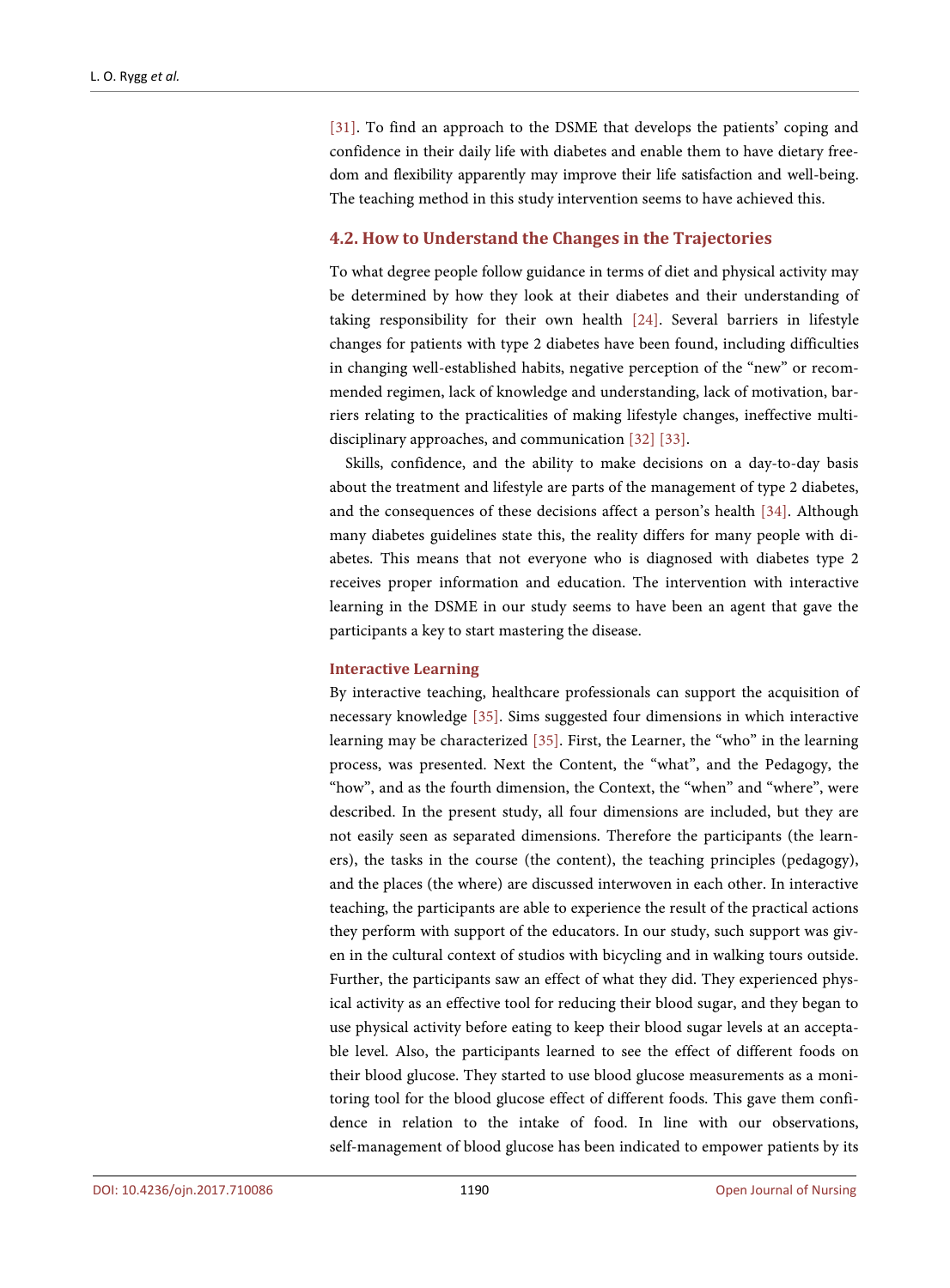feedback [\[36\]](#page-14-1) [\[37\]](#page-14-2) and to motivate to lifestyle changes [\[38\].](#page-14-3) Even though SMBG is a recommended element in education for the self-management of type 2 diabetes [\[37\]](#page-14-2) [\[39\]](#page-14-4) there is no general consensus on the effect of SMBG [\[37\]](#page-14-2) [\[40\]](#page-14-5) [\[41\].](#page-14-6) On the contrary, there is a continuing debate that also includes increased healthcare costs [\[41\]](#page-14-6) [\[42\].](#page-14-7) For the patient, the SMBG has several purposes. In addition to being a confirmation of low or high blood glucose levels, the measurement may indicate effects of interventions like diet and exercise and motivate healthy behavior, in accordance with our findings.

Further, in studying effects of DSME, structural characteristics are often discussed. It has been found that more hours of education (19 to 52 hours) spread over a period of 6 to 10 months or with many sessions (6 to 10 sessions) tended to do better than education with shorter durations [\[14\].](#page-12-7) Other studies report a higher effect in education that is compact with meetings closely grouped together [\[13\].](#page-12-6) One systematic review reported that education delivered by several educators may improve the effect of education [\[43\],](#page-14-8) while another review found that only one educator tended to do better than having a group of educators in the educations [\[14\].](#page-12-7)

Only a few studies have explored what may be a functional "active ingredient" in group-based education for type 2 diabetes. Our study suggests that the interactive learning with "hands on activities" together with SMBG may be the active ingredient in the present intervention. The participants were motivated before the course or became motivated toward lifestyle changes during the course. They did practical exercises, and the SMBG helped them to see effects of what they did. The importance of "doing" is supported by a small study among Latino people with diabetes and low literacy [\[44\]](#page-14-9) and also, by the much sited article by of Trento and colleagues [\[45\].](#page-14-10)

## **5. Study Limitations and Strengths**

There are several limitations to this study. The interviews took place in an area that was restricted geographically because of the fact that the interviews were conducted in only one hospital trust in central Norway. The follow-up of six months may have been too short in terms of lifestyle changes, which have been shown to be difficult to maintain beyond six months [\[46\].](#page-14-11) Gender differences may also be a bias in this study because men compared to women, may have lower skills or less self-efficacy in mandatory diabetes expertise as food and household management. Social reporting is also a subject to bias. How we sample the participants, how we extracts during the analysis and decides who and what to quote, all involves the decision about whose voices will be heard [\[47\].](#page-14-12) A strength of the study is that the participants were recruited from five different diabetes education groups during a five-month period. There were participants included from different municipals both in rural and city areas. The participants differed in gender, age, time since diagnosis, and type of medication and treatment.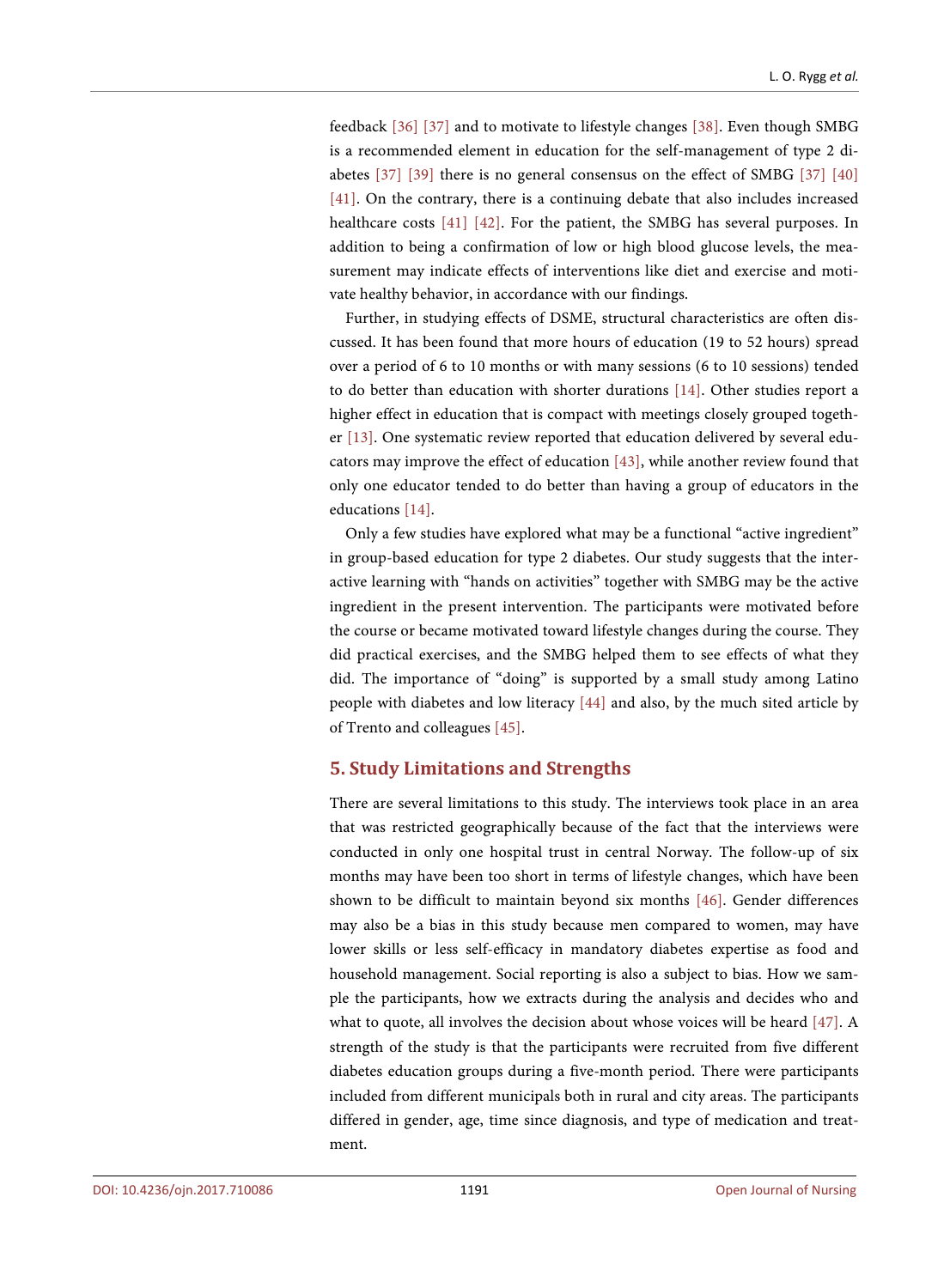## **6. Conclusion and Implications for Practice**

In this study, we explored the changes in diet, physical activity among 16 participants attending an education program for type 2 diabetes. We also explored what was the triggering learning method that influenced this change. The participants were interviewed at three points in time: before and just after DSME and six months later.

From being insecure about what to eat, the patients acquired knowledge to handle their diet through the course. Moreover, they learned how to use physical activity to regulate their blood glucose. This shows that patients who attend a DSME can experience improvement in their life satisfaction and wellbeing.

Measuring their blood glucose before and after food intake or physical activity showed the participants the effect of their efforts. This insight was especially interesting to observe in those who clearly expressed no need of doing changes in physical activity before the course. We suggest that the interactive learning used in the course was an active ingredient that led to changes in behavior.

By understanding the trajectory of the patients, nurses can ease patients' self-management process and thus decrease suffering and economic costs. Interactive learning including blood glucose measurement should be considered in education programs for type 2 diabetes.

## **Funding**

This work was supported by the Central Norway Health Authorities, Samarbeidsorganet [grant number 46011600-47].

## **Authors' Contributions**

Conceived and designed the study: LOR. Performed the study: LOR. Analyzed the data: LOR, AL, OH. Wrote the paper: LOR, AL, OH.

## **References**

- <span id="page-11-0"></span>[1] IDF IDF (2011) Diabetes Atlas. 5th Edition.
- <span id="page-11-1"></span>[2] Horton, E.S. (2008) Can Newer Therapies Delay the Progression of Type 2 Diabetes Mellitus? Endocrine Practice, 14, 625-638. <https://doi.org/10.4158/EP.14.5.625>
- <span id="page-11-2"></span>[3] Funnell, M.M. and Weiss, M.A. (2009) Empowering Patients with Diabetes. Nursing, 39, 34-37. <https://doi.org/10.1097/01.NURSE.0000347073.76891.2a>
- <span id="page-11-3"></span>[4] Manderson, L. and Kokanovic, R. (2009) "Worried All the Time": Distress and the Circumstances of Everyday Life among Immigrant Australians with Type 2 Diabetes. Chronic Illness, 5, 21-32. <https://doi.org/10.1177/1742395309102243>
- <span id="page-11-4"></span>[5] Hornsten, A., Sandstrom, H. And Lundman, B. (2004) Personal Understandings of Illness among People with Type 2 Diabetes. Journal of Advanced Nursing, 47, 174-182. <https://doi.org/10.1111/j.1365-2648.2004.03076.x>
- <span id="page-11-5"></span>[6] Peel, E., Parry, O., Douglas, M. and Lawton, J. (2004) Diagnosis of Type 2 Diabetes: A Qualitative Analysis of Patients' Emotional Reactions and Views about Information Provision. Patient Education & Counseling, 53, 269-275. <https://doi.org/10.1016/j.pec.2003.07.010>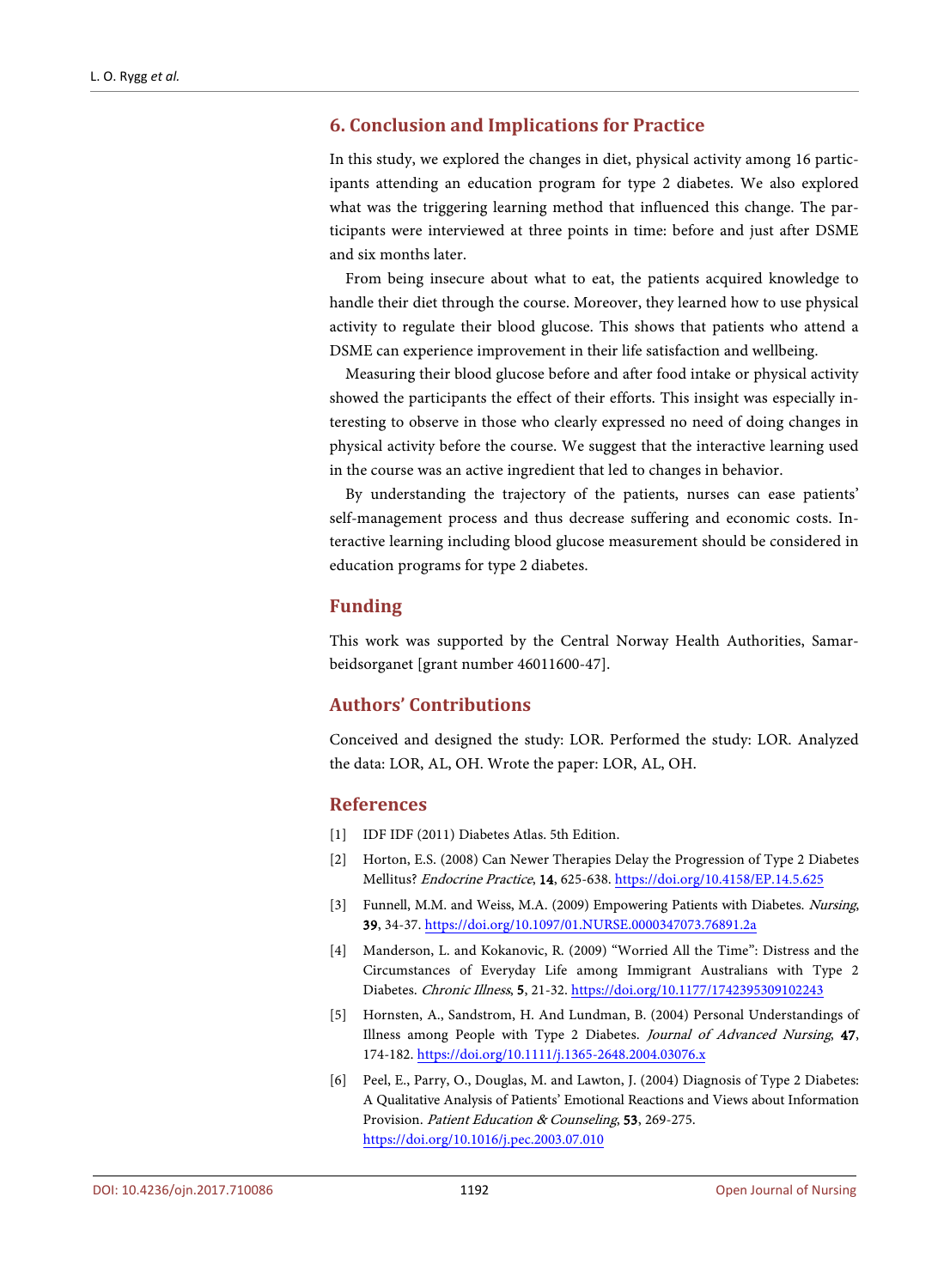- <span id="page-12-0"></span>[7] Pera, P.I. (2011) Living with Diabetes: Quality of Care and Quality of Life. Patient Prefer Adherence, 5, 65-72.
- <span id="page-12-1"></span>[8] Peyrot, M., Rubin, R.R., Lauritzen, T., et al. (2005) Psychosocial Problems and Barriers to Improved Diabetes Management: Results of the Cross-National Diabetes Attitudes, Wishes and Needs (DAWN) Study. Diabetic Medicine, 22, 1379-1385. <https://doi.org/10.1111/j.1464-5491.2005.01644.x>
- <span id="page-12-2"></span>[9] Haas, L., Maryniuk, M., Beck, J., et al. (2014) National Standards for Diabetes Self-Management Education and Support. Diabetes Care, 37, S144-S153. <https://doi.org/10.2337/dc14-S144>
- <span id="page-12-3"></span>[10] Deakin, T., McShane, C.E., Cade, J.E. and Williams, R.D. (2005) Group Based Training for Self-Management Strategies in People with Type 2 Diabetes Mellitus. The Cochrane Database of Systematic Reviews, 2, Cd003417. <https://doi.org/10.1002/14651858.CD003417.pub2>
- <span id="page-12-4"></span>[11] Malpass, A., Andrews, R. and Turner, K.M. (2009) Patients with Type 2 Diabetes Experiences of Making Multiple Lifestyle Changes: A Qualitative Study. Patient Education and Counseling, 74, 258-263. <https://doi.org/10.1016/j.pec.2008.08.018>
- <span id="page-12-5"></span>[12] Inzucchi, S.E., Bergenstal, R.M., Buse, J.B., et al. (2012) Management of Hyperglycemia in Type 2 Diabetes: A Patient-Centered Approach: Position Statement of the American Diabetes Association (ADA) and the European Association for the Study of Diabetes (EASD). Diabetes Care, 35, 1364-1379. <https://doi.org/10.2337/dc12-0413>
- <span id="page-12-6"></span>[13] Minet, L., Moller, S., Vach, W., Wagner, L. and Henriksen, J.E. (2010) Mediating the Effect of Self-Care Management Intervention in Type 2 Diabetes: A Meta-Analysis of 47 Randomised Controlled Trials. Patient Education and Counseling, 80, 29-41. <https://doi.org/10.1016/j.pec.2009.09.033>
- <span id="page-12-7"></span>[14] Steinsbekk, A., Rygg, L.O., Lisulo, M., Rise, M.B. and Fretheim, A. (2012) Group Based Diabetes Self-Management Education Compared to Routine Treatment for People with Type 2 Diabetes Mellitus. A Systematic Review with Meta-Analysis. BMC Health Services Research, 12, 213. <https://doi.org/10.1186/1472-6963-12-213>
- <span id="page-12-8"></span>[15] Rygg, L.O., Rise, M.B., Gronning, K. and Steinsbekk, A. (2012) Efficacy of Ongoing Group Based Diabetes Self-Management Education for Patients with Type 2 Diabetes Mellitus. A Randomised Controlled Trial. Patient Education and Counseling, 86, 98-105. <https://doi.org/10.1016/j.pec.2011.04.008>
- <span id="page-12-9"></span>[16] Graneheim, U.H. and Lundman, B. (2004) Qualitative Content Analysis in Nursing Research: Concepts, Procedures and Measures to Achieve Trustworthiness. Nurse Education Today, 24, 105-112. <https://doi.org/10.1016/j.nedt.2003.10.001>
- <span id="page-12-10"></span>[17] Olshansky, E., Sacco, D., Fitzgerald, K., et al. (2008) Living with Diabetes: Normalizing the Process of Managing Diabetes. The Diabetes Educator, 34, 1004-1012. <https://doi.org/10.1177/0145721708327304>
- <span id="page-12-11"></span>[18] Gu, K., Cowie, C.C. and Harris, M.I. (1998) Mortality in Adults with and without Diabetes in a National Cohort of the U.S. Population, 1971-1993. Diabetes Care, 21, 1138-1145. <https://doi.org/10.2337/diacare.21.7.1138>
- <span id="page-12-12"></span>[19] Fabre, J., Balant, L.P., Dayer, P.G., Fox, H.M. and Vernet, A.T. (1982) The Kidney in Maturity Onset Diabetes Mellitus: A Clinical Study of 510 Patients. Kidney International, 21, 730-738. <https://doi.org/10.1038/ki.1982.90>
- <span id="page-12-13"></span>[20] Nagelkerk, J., Reick, K. and Meengs, L. (2006) Perceived Barriers and Effective Strategies to Diabetes Self-Management. Journal of Advanced Nursing, 54, 151-158. <https://doi.org/10.1111/j.1365-2648.2006.03799.x>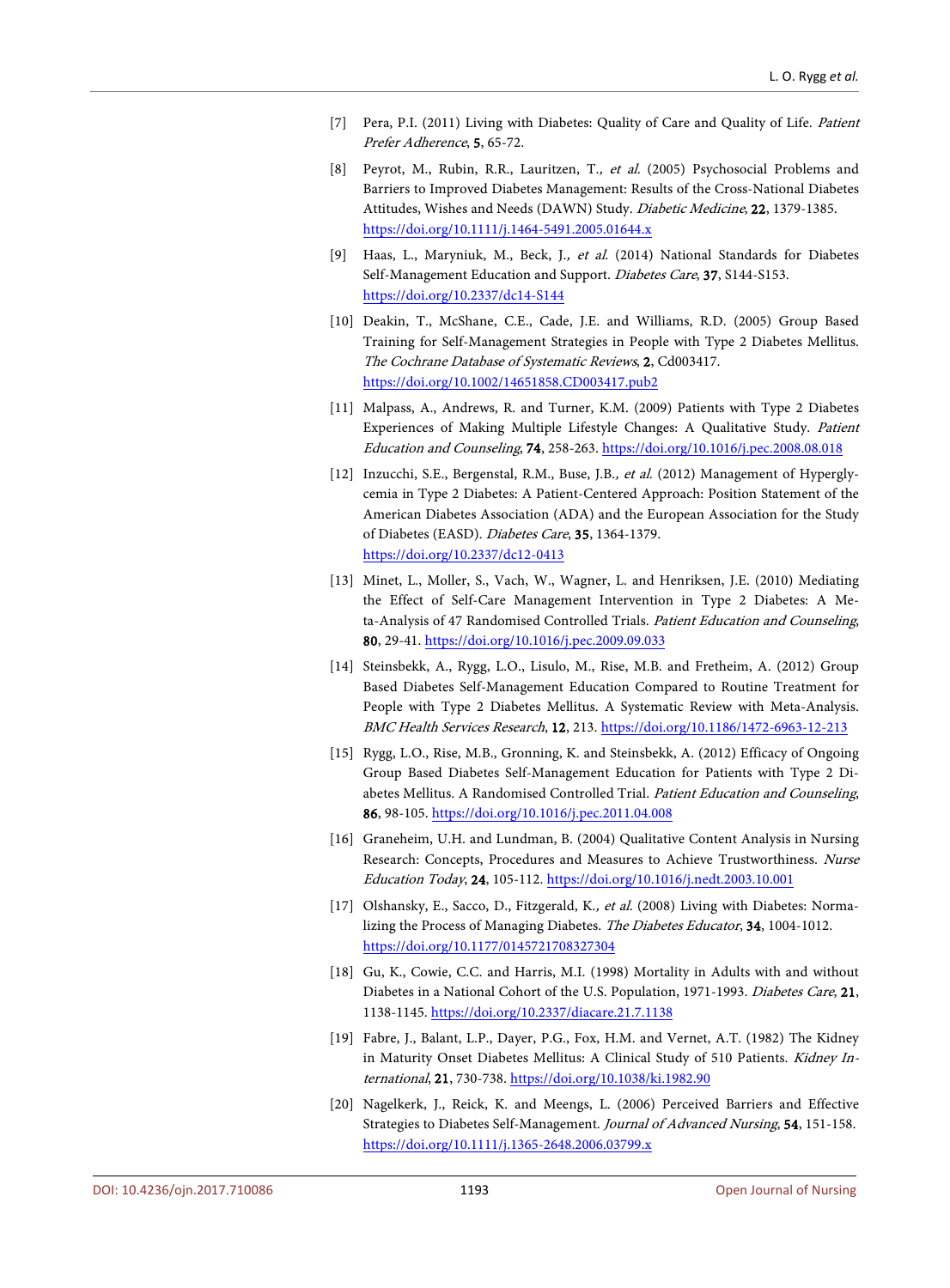- <span id="page-13-0"></span>[21] Rygg, L.O., Rise, M.B., Lomundal, B., Solberg, H.S. and Steinsbekk, A. (2010) Reasons for Participation in Group-Based Type 2 Diabetes Self-Management Education. A Qualitative Study. *Scand I Public Health*, **38**, 788-793. <https://doi.org/10.1177/1403494810382475>
- <span id="page-13-1"></span>[22] American Diabetes Association (2014) Standards of Medical Care in Diabetes— 2014. Diabetes Care, 37, S14-S80. <https://doi.org/10.2337/dc14-S014>
- <span id="page-13-2"></span>[23] Rosenbek Minet, L.K., Lonvig, E.M., Henriksen, J.E. and Wagner, L. (2011) The Experience of Living with Diabetes Following a Self-Management Program Based on Motivational Interviewing. Qualitative Health Research, 21, 1115-1126. <https://doi.org/10.1177/1049732311405066>
- <span id="page-13-3"></span>[24] Rise, M.B., Pellerud, A., Rygg, L.O. and Steinsbekk, A. (2013) Making and Maintaining Lifestyle Changes After Participating in Group Based Type 2 Diabetes Self-Management Educations: A Qualitative Study. PLoS One, 8, e64009. <https://doi.org/10.1371/journal.pone.0064009>
- <span id="page-13-4"></span>[25] Wing, R.R., Lang, W., Wadden, T.A., et al. (2011) Benefits of Modest Weight Loss in Improving Cardiovascular Risk Factors in Overweight and Obese Individuals with Type 2 Diabetes. Diabetes Care, 34, 1481-1486. <https://doi.org/10.2337/dc10-2415>
- <span id="page-13-5"></span>[26] Wing, R.R. (2010) Long-Term Effects of a Lifestyle Intervention on Weight and Cardiovascular Risk Factors in Individuals with Type 2 Diabetes Mellitus: Four-Year Results of the Look AHEAD Trial. Archives of Internal Medicine, 170, 1566-1575.
- <span id="page-13-6"></span>[27] Rejeski, W.J., Ip, E.H., Bertoni, A.G., et al. (2012) Lifestyle Change and Mobility in Obese Adults with Type 2 Diabetes. The New England Journal of Medicine, 366, 1209-1217. <https://doi.org/10.1056/NEJMoa1110294>
- <span id="page-13-7"></span>[28] Kuna, S.T., Reboussin, D.M., Borradaile, K.E., et al. (2013) Long-Term Effect of Weight Loss on Obstructive Sleep Apnea Severity in Obese Patients with Type 2 Diabetes. Sleep, 36, 641-649a. <https://doi.org/10.5665/sleep.2618>
- <span id="page-13-8"></span>[29] Healey-Ogden, M.J. and Austin, W.J. (2011) Uncovering the Lived Experience of Well-Being. Qualitative Health Research, 21, 85-96. <https://doi.org/10.1177/1049732310379113>
- <span id="page-13-9"></span>[30] Cochran, J. and Conn, V.S. (2008) Meta-Analysis of Quality of Life Outcomes Following Diabetes Self-Management Training. The Diabetes Educator, 34, 815-823. <https://doi.org/10.1177/0145721708323640>
- <span id="page-13-10"></span>[31] Wang, H.F. and Yeh, M.C. (2013) The Quality of Life of Adults with Type 2 dIabetes in a Hospital Care Clinic in Taiwan. Quality of Life Research, 22, 577-584. <https://doi.org/10.1007/s11136-012-0178-7>
- <span id="page-13-11"></span>[32] Booth, A.O., Lowis, C., Dean, M., Hunter, S.J. and McKinley, M.C. (2013) Diet and Physical Activity in the Self-Management of Type 2 Diabetes: Barriers and Facilitators Identified by Patients and Health Professionals. Primary Health Care Research & Development, 14, 293-306. <https://doi.org/10.1017/S1463423612000412>
- <span id="page-13-12"></span>[33] Dudley, B., Heiland, B., Kohler-Rausch, E. and Kovic, M. (2014) Education and Technology Used to Improve the Quality of Life for People with Diabetes Mellitus Type II. Journal of Multidisciplinary Healthcare, 7, 147-153. <https://doi.org/10.2147/JMDH.S52681>
- <span id="page-13-13"></span>[34] Jarvis, J., Skinner, T.C., Carey, M.E. and Davies, M.J. (2010) How Can Structured Self-Management Patient Education Improve Outcomes in People with Type 2 Diabetes? Diabetes, Obesity and Metabolism, 12, 12-19. <https://doi.org/10.1111/j.1463-1326.2009.01098.x>